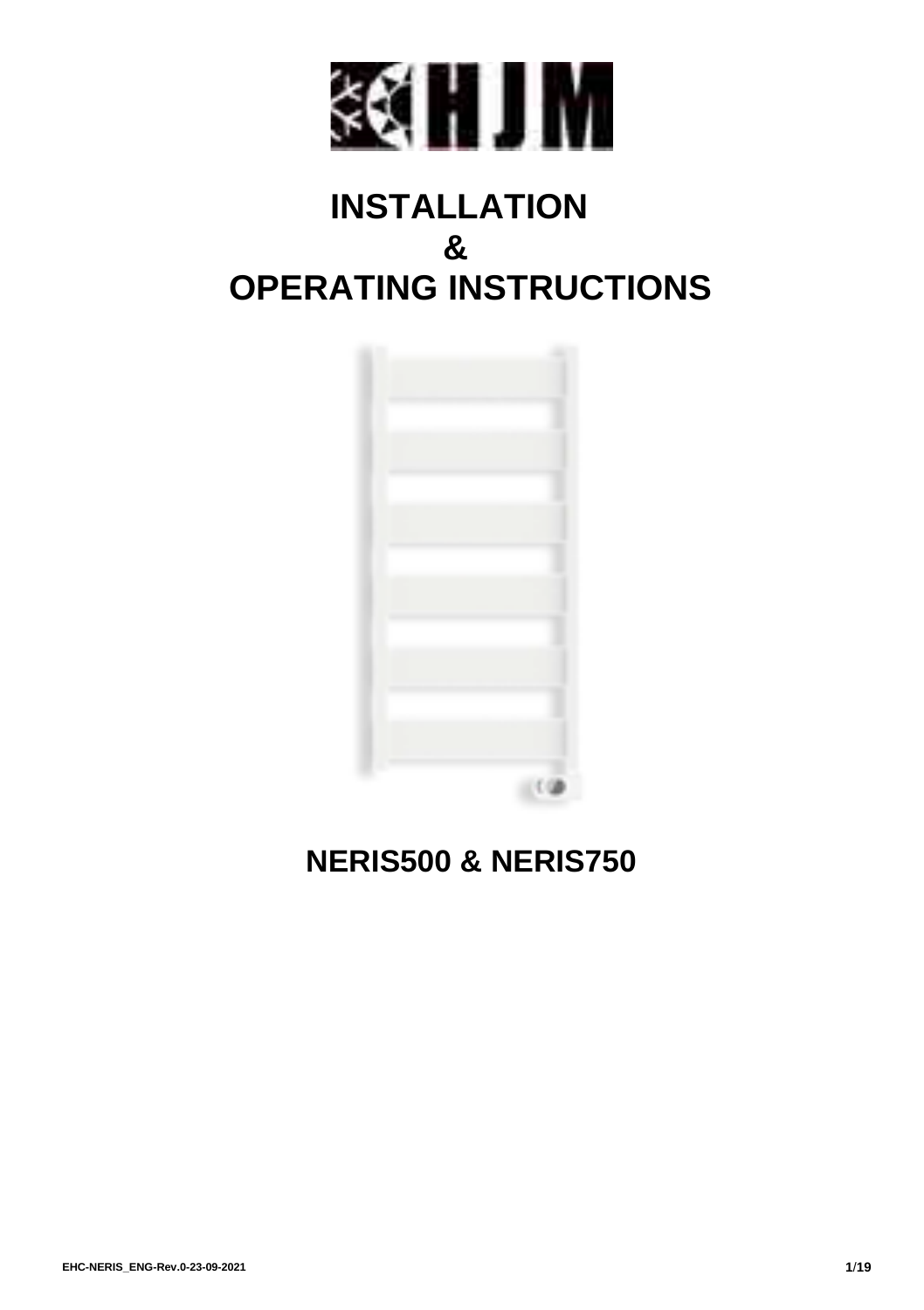### **IMPORTANT WARNINGS**

Dear Customer:

Thank you for purchasing our NERIS Towel Rail. As with all our products they are manufactured to the highest quality using the finest materials that gives us confidence that you will have many years of good use and comfort from your product.

NERIS Towel Rails are extremely safe*, Virtually Silent* easy to install and do not require any special maintenance*.* They are made of aluminum, a material of high durability*.* Before use for the first time*, carefully read* these instructions.

## **GENERAL SAFETY INSTRUCTIONS**

- 1. Please carefully read these instructions before using the device for the first time. Please keep these instructions, Your Guarantee, and your Invoice in the unlikely you have to make a warranty claim on the product.
- 2. **The Guarantee will be invalidated if the heater is not installed as per the instructions within this manual.**
- 3. Before connecting the appliance, make sure the mains voltage is the 230 Volts, and corresponds to the marked label of the appliance.
- 4. Check that the power is sufficient to supply the appliance. The total draw of the Towel Rail currents must not exceed the capacity of the circuit and the breaker that protects them.
- 5. This Towel Rail cannot be used in rooms with presence of gases or other flammable products (glues, etc...).
- 6. WARNING: To prevent overheating, do not completely cover the heater and do not use it to dry wet clothes.
- 7. Make sure the power cable or other objects does not come in contact with the Towel Rail surface while in operation.
- 8. If the power cable becomes damaged it must be replaced with a genuine replacement part supplied from the manufacturer and installed by a fully qualified electrician. Failure to comply may cause danger to your safety and will void the product warranty.
- 9. Check the device and the supply cord regularly. Do not use the device if the cable has been damaged.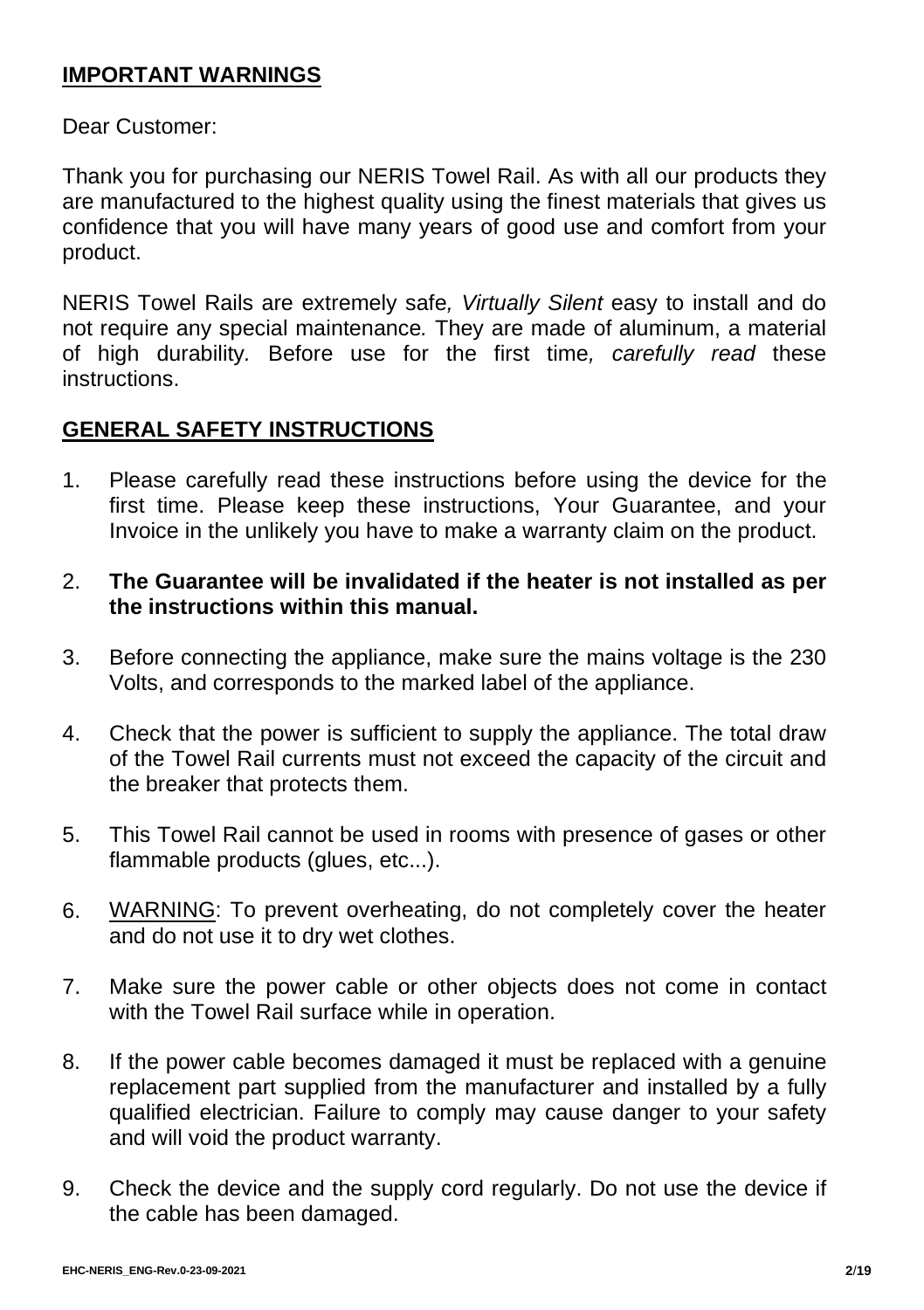- 10. **PRECAUTION:** Some parts of this product can reach high temperatures and could cause burns. Pay special attention when children or vulnerable people are around to protect them from the heater.
- 11. Do not mount the heater directly under a power socket.
- 12. Children under the age of three should not be allowed to touch or play with Towel Rail and should always be supervised.
- 13. This device can be used by children under 8 years of age, as well as by people with reduced physical, sensory or mental capabilities when suitably supervised and only when they have been provided the instructions regarding the use of the device and have understood the risks that could derive from it. Cleaning must only be carried out by an appropriate adult using a damp cloth with a non-abrasive cleaner, abrasive cleaners my damage the product.
- 14. Children between 3 and 8 years should not turn the heater on or off, unless this is installed or placed in a normal position and that children are under proper supervision or have received instructions regarding the use of the device as security and they have perfectly understood the potential dangers. Children between 3 and 8 years old should not connect, adjust, or clean the appliance or perform any maintenance measure.
- 15. **Warning**: Do not use this heater near baths, showers, or swimming pools. It should not be possible to access the device's controls from a bath, shower or any other surface that is in contact with water.(the use of this heater in zones 0 or 1 in bathrooms is totally prohibited:! (Seek advice from a qualified electrician).
- 16. For greater safety, this appliance is provided with a device that interrupts its operation in the case of overheating.
- 17. This Towel Rail has been designed exclusively to be fixed to the wall. For further information on the fixing systems, Go to Section "INSTALLATION AND WALL MOUNTING" Within this manual.
- 18. Do not use accessories that have not been recommended by the manufacturer, as they could entail a potential risk to the user and damage the device. Use only original accessories.
- 19. Keep all the packaging elements (plastic bags, cardboard, and polyethylene) out of the reach of children, as it can be potentially dangerous and could cause suffocation.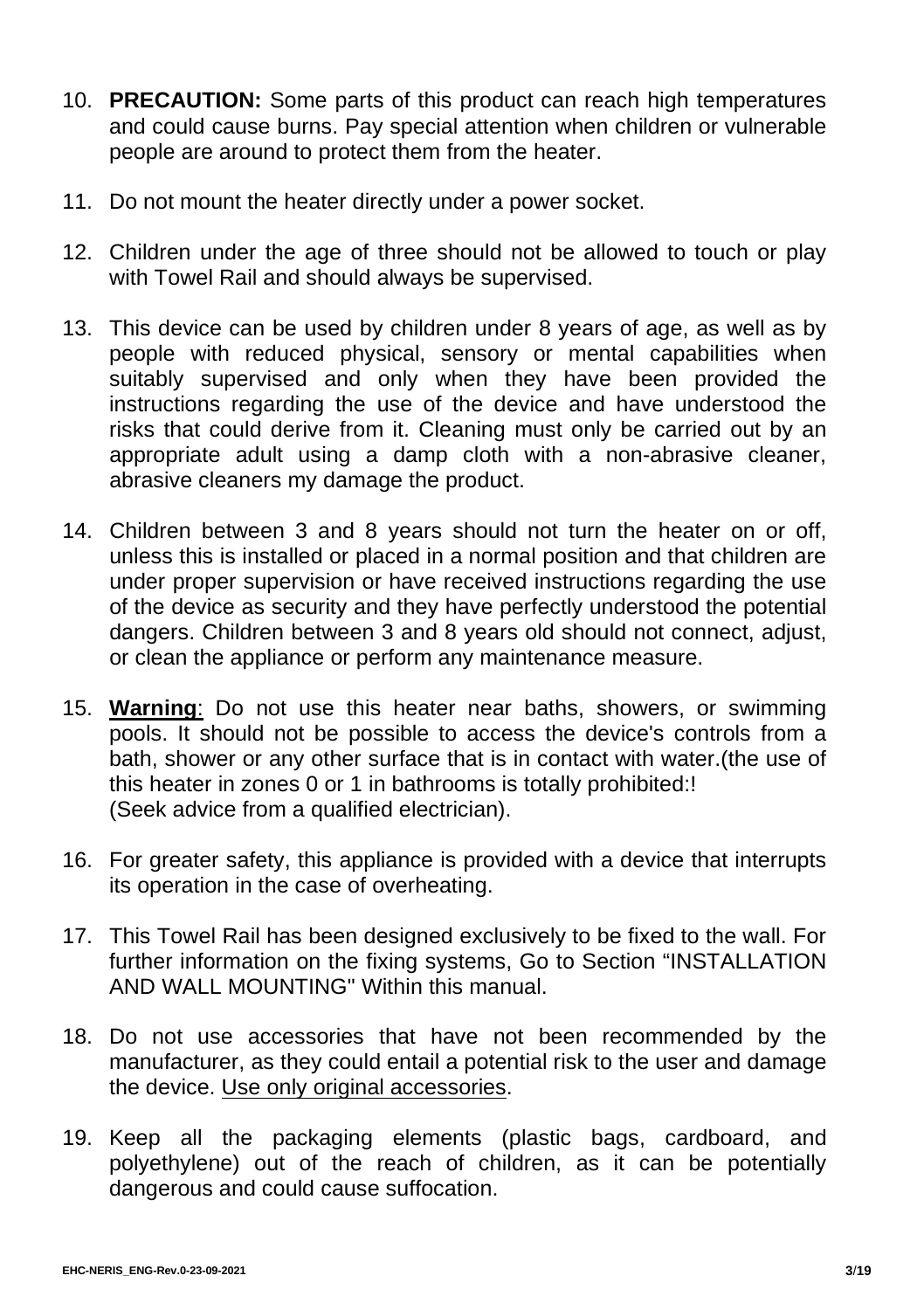- 20. This device has been designed for domestic and light commercial use. This device has not been designed for industrial use. **It must not be used Outdoors, in Greenhouses or in Animal or Agricultural environments.** Keep the heater away from excessive heat, direct sunlight and in an environment that has a constant humidity. Under No Circumstances should the heater be immersed in water or use the device with wet hands. In the case of humidity or water entering the device, it should be immediately disconnected from the power supply and left to fully dry. Do Not touch any Wet parts of the heater before it has been isolated from the main power supply.
- 21. Do not attempt to service the device yourself. Contact a qualified technician for any service or repair work.
- 22. Respect the "SPECIFIC SAFETY INSTRUCTIONS FOR THIS APPLIANCE" listed below.
- 23. WARNING: To avoid danger to very young children or people with impaired capacity. This appliance should be installed at higher level to avoid anyone touching the heater.
- 24. WARNING: This appliance is only intended for drying towels that have become damp with fresh water and not any other substance as this could result in damaging the heater and invalidate its warranty.

## **SPECIFIC SAFETY INSTRUCTIONS FOR THIS DEVICE**

- The appliance must remain in a vertical position.
- Make sure the appliance is always secured. Please adhere to the installation clearances indicated in this manual.
- The Towel Rail is designed to be hard wired in accordance with BS7671 for Bathrooms or Shower Rooms. Follow the instructions in "INSTALLATION".
- **The Guarantee will be invalidated if the heater is not installed as per the instructions within this manual.**

## **INSTALLATION**

- During the first Start Up the heater might create a slight odour and some slight expansion noise due to some internal part movement. This is normal and you must provide adequate ventilation when this occurs. The odours are momentary and will quickly dissipate in a well-ventilated area.
- Fix the Towel Rail onto a firm wall and making sure it is level.
- The Towel Rail must be a minimum distance of 15cm from any combustible material.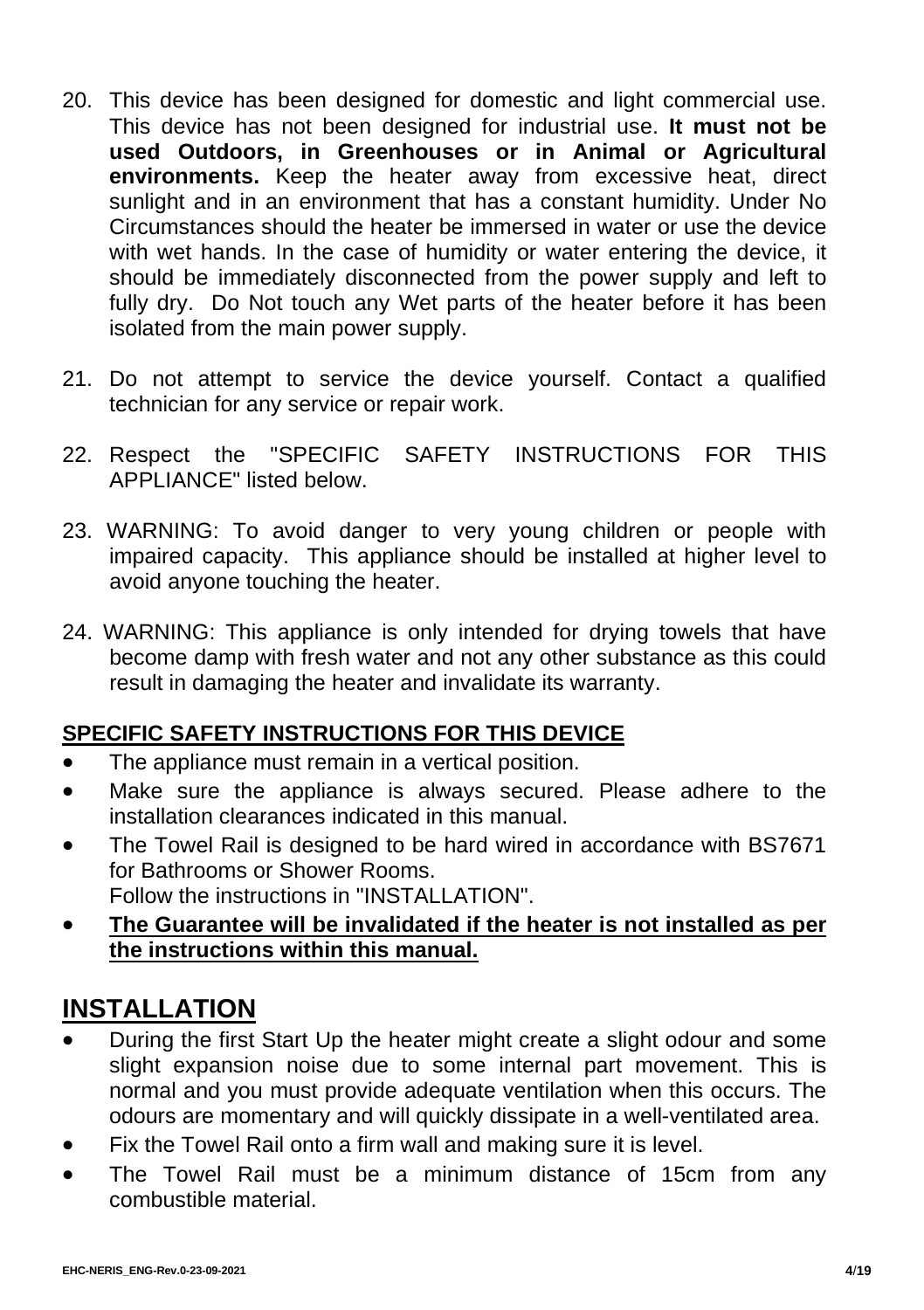- Allow for a minimum distance of 1m from the front of the unit to any obstacles that could hinder its operation.
- Keep a minimum distance of 15 cm between the appliance and the side walls and any other obstacles (walls, for example) that may affect its function.
- WARNING: When this appliance is installed in a bathroom, it must be installed within Zone 2 in accordance with BS7671. Requirements for Electrical Installations, Section 701. The installation of this appliance within Zones 0 or 1 of a bathroom is totally prohibited. Figure 2 bellow is only for information purposes, we suggest you contact a professional electrician for installation of your heater.



**Zone 1: Appliances supplied to Safety Extra Low Voltage (SELV). Zone 2: Electrical Appliances Class II – IP X24** 



### **WALL-MOUNTING**

The towel radiator is equipped with the following components:

- 4 towel radiator suspension brackets as shown in (Fig 1).



1. Cut and place the template on the wall at a minimum recommended height of 600mm. (This is for ease of controller use) The heater can be mounted lower if this is your preference however care should be taken where young children are present.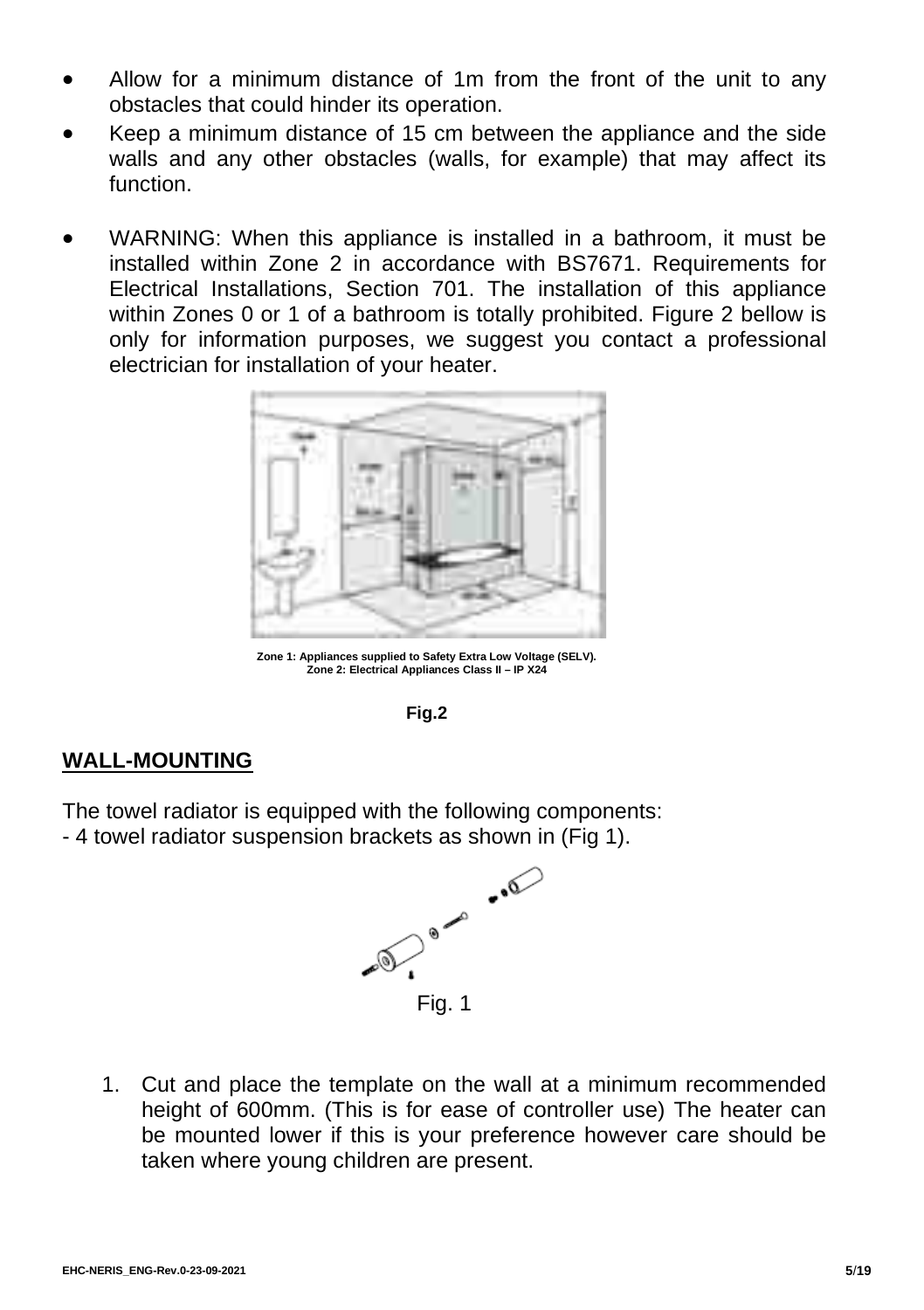- 2. Mark the position of the 4 holes on the wall.
- 3. Drill 4 holes suitable for 8 mm wall plugs.
- 4. Screw the larger diameter brackets onto the wall  $(Ø 26)$  as shown in Fig.
- 2. Fix using the screws, washers and plugs provided as shown in Fig. 2.



5. Screw the smaller diameter brackets ( $\varnothing$  19) onto the heater with the 4 x M4 screws and 4 x M4 washers as shown in Fig 3.



Fig. 3

6. Insert the brackets ( $\varnothing$  19) fixed to the heater into the brackets ( $\varnothing$  26) fixed to the wall and secure using the fixing screws as shown in Fig  $\overline{4}$  & 5.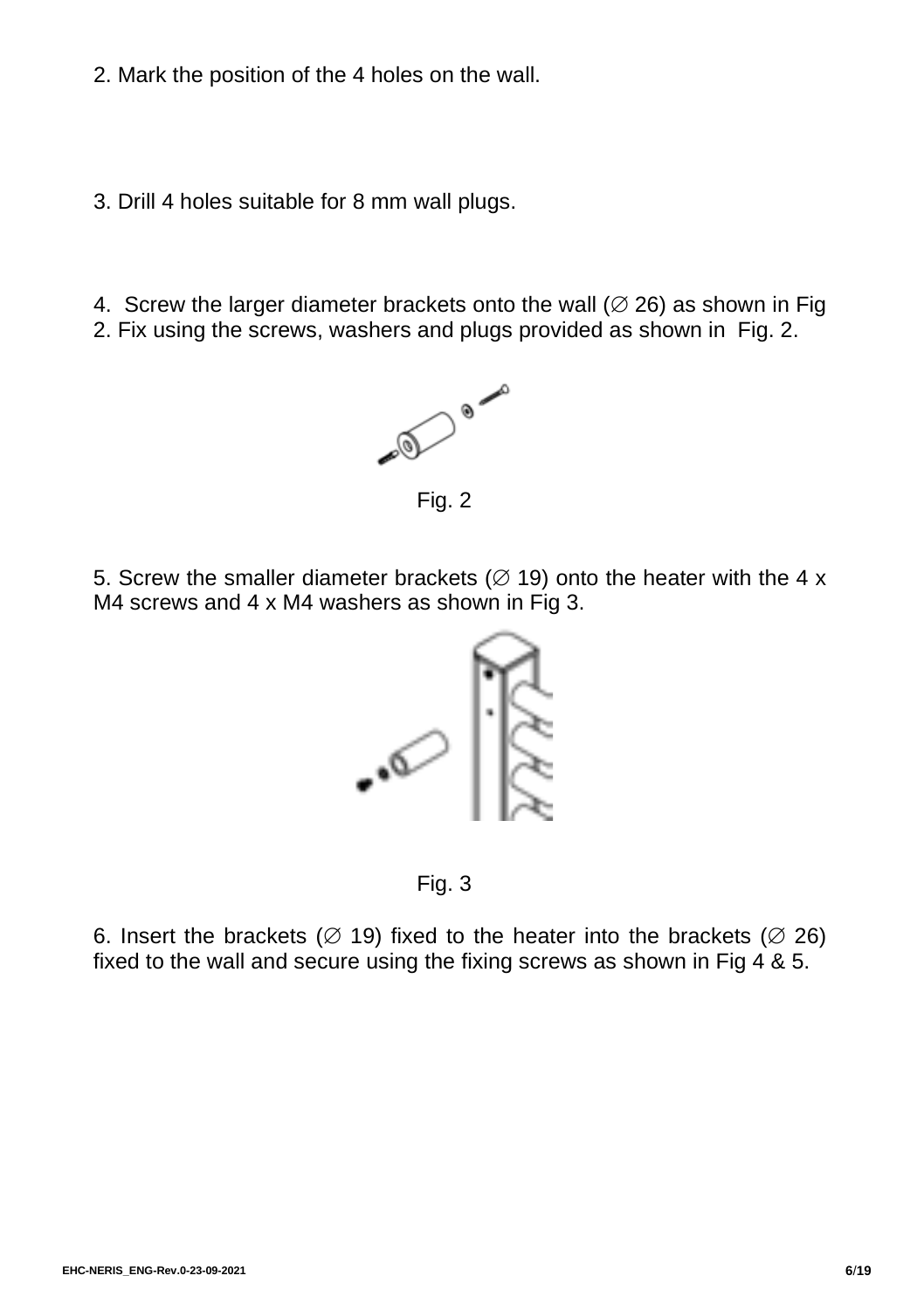

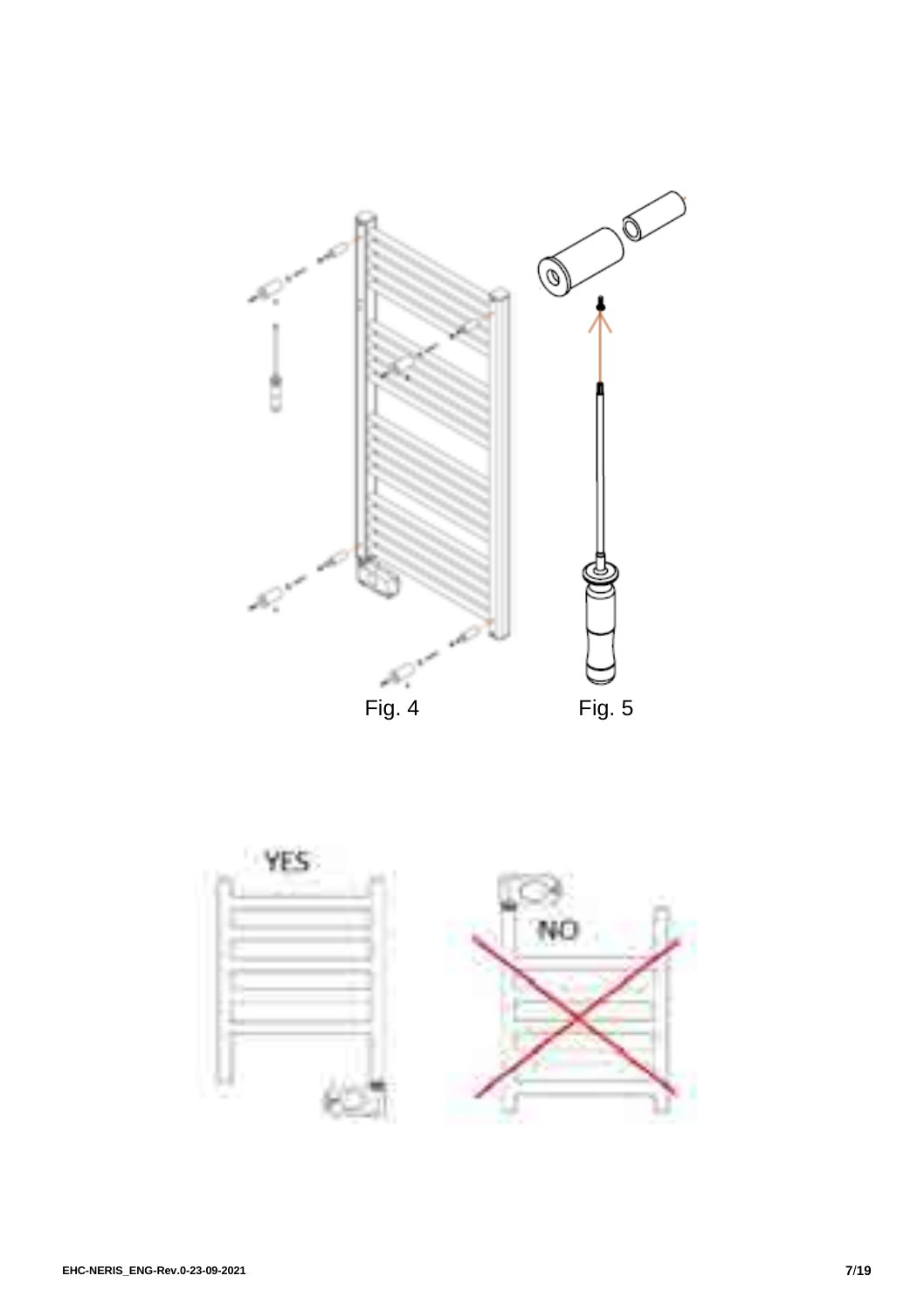## **ELECTRIC SUPPLY CONNECTION**

This appliance is equipped with a supply cable **H05V2V2-F 2x1.0mm²** that should be connected to a fused spur in accordance with BS7671. Requirements for Electrical Installations, Section 701.

It is recommended that the cable ends are crimped before connecting the heater to the spur. This is to prevent any lose strands of flex being present within the connection.

This appliance does not require earthing connection as it is double insulated.

Contact a fully qualified electrician for assistance.

## **TECHNICAL CHARACTERISTICS**

| <b>Type</b>                                     | <b>NERIS 500</b> | <b>NERIS 750</b> |
|-------------------------------------------------|------------------|------------------|
| <b>Rated Voltage</b>                            | 230 V~           | $230V -$         |
| Rated<br><b>Frequency</b>                       | 50 Hz            | 50 Hz            |
| <b>Rated Power</b><br><b>Input</b>              | 500 W            | 750 W            |
| <b>Electrical</b><br><b>Protection</b><br>Class | Ш                |                  |
| <b>IP Protection</b><br>Deg.                    | <b>IP24</b>      | <b>IP24</b>      |
| <b>Dimensions</b><br>(LxHxD) (mm)               | 505x780x100      | 505x1140x100     |
| Weight (kg)                                     | 3,8              | 5,1              |

### **HOW TO PLACE TOWELS**

Hang the towels on the heater horizontally across the rail from back to front.

It is recommended to use the upper horizontal tube of each tube set.

### **Do Not Cover completely as this will cause the rail to overheat!**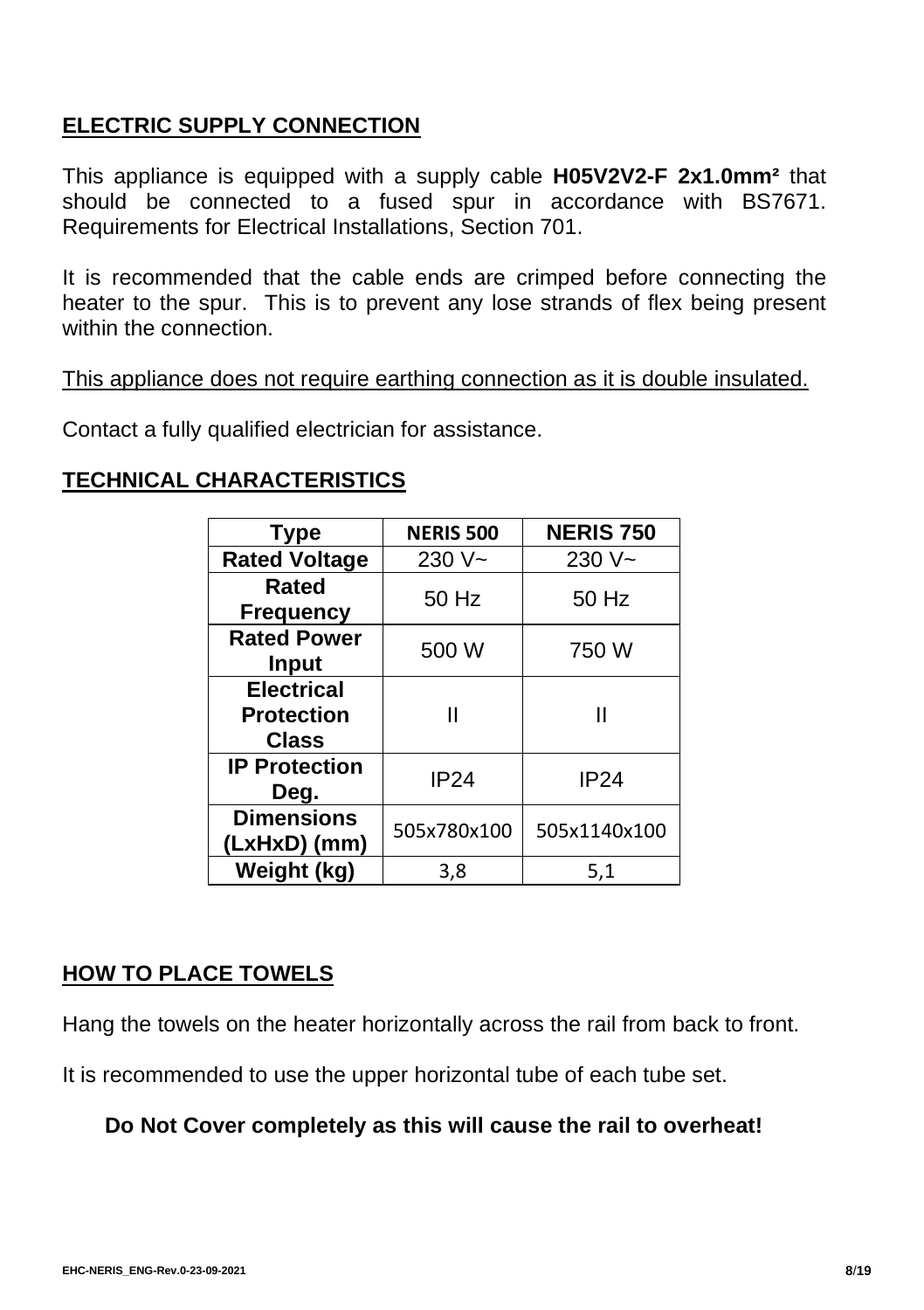# **PROGRAMMABLE DIGITAL THERMOSTAT**

#### **Introduction**

There are 7 operational modes: Comfort, Night, Frost, Pilot Wire, Program, 2hr Boost, Stand-by.

**"Comfort" mode:** The thermostat keeps the room temperature at the value set by the user.

**"Night" mode:** The electronic control keeps the room temperature to a level below the configured "Comfort" value.

**"Frost ' mode:** The electronic control keeps the room temperature above 7°C.

**"Pilot Wire"** mode: The operations of device are controlled through the signal received from the "Pilot Wire" system.

**"2hr Boost" mode:** The electronic control powers the heating element for a period of 2 hours independently of the configured temperature. At the end of the 2-hour time period, the device returns to previous operational mode. For safety reasons, during the 2-hour time period the room temperature is automatically controlled in order not to exceed 32°C.

**"" mode:** The electronic control operates according to a daily/weekly program. The program is user defined.

**"Stand-by":** The electric resistance is not powered, and all lights are turned off, however the device is still operative.

#### **Further features:**

•Large display showing the configured temperature, time, program and current operational mode.

•The user according to their needs can configure the daily/weekly program.

•The "Open Window Detection" function enables detecting of an open window by sensing a sudden decrease of the temperature in the room. In such a case, the device deactivates the heating element for a maximum of 30 minutes or until an increase of the room temperature reveals that the window has been closed.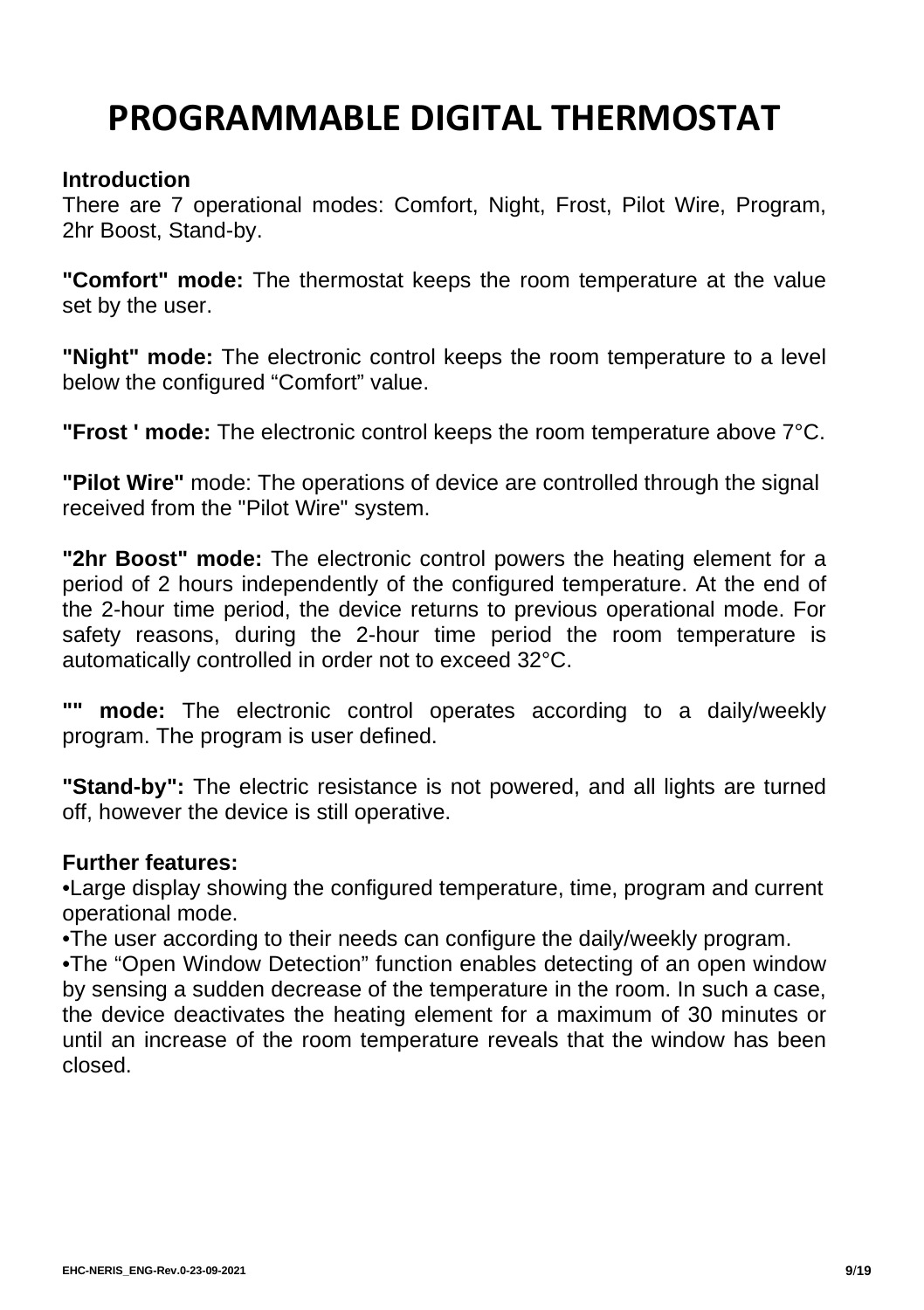

# **1. POWER ON / STAND-BY**

## **1.POWER ON / STAND-BY**

Press the **[On/Stand-by]** key to turn on the device or to enter the "Stand-by" mode.

When activated, the bottom part of the display shows the current time, while the configured operative mode and

the temperature are shown in the upper part. When in "Stand-by" mode current time, day of the week and the

message: " Stb" are displayed.

NOTE: When the device goes into "Stand-by" mode it beeps twice for 0.5s. When the device is activated it beeps once for 1s.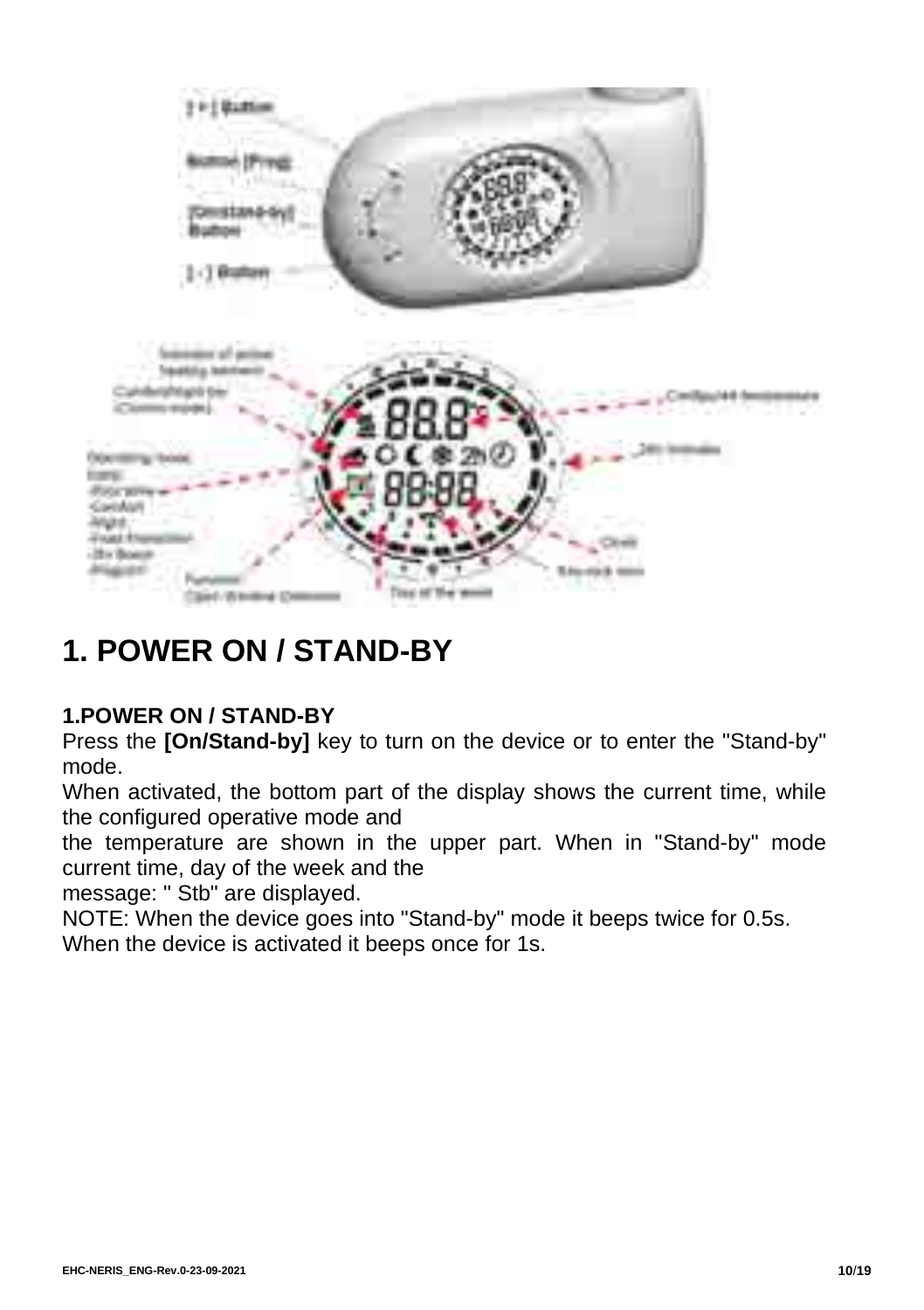

# **2."COMFORT" and "NIGHT" MODES**

Two different levels of temperature can be set:

-"COMFORT" temperature: It is the temperature used for "Program Timer",

"Pilot Wire" and "Comfort" modes.

-"NIGHT" temperature: It is the temperature used for the "Night" and "Program Timer" modes.

The desired temperature can be set pressing the [+] e [-] buttons. The range of configurable temperature is 7°C - 32°C. IMPORTANT!

The temperature of "Night" mode must be below to the "Comfort" mode temperature. For this reason, the

"Night" mode temperature can be set to a value between 7°C and the (configured "Comfort" mode temperature - 0.5°C).

The temperature of "Comfort" mode can be configured in the whole (Night temperature  $+ 0.5^{\circ}$ C)  $\div$  32 $^{\circ}$ C range.

# **3. OPERATING THE DEVICE**

Press the **[PROG]** button to select the desired operative mode. An icon on the display indicates the selected operating mode, according to the following table:



## **COMFORT MODE**

The "Comfort" stably maintains the room temperature to a selected value. To set this operative mode:

-Press the **[Prog]** button until the display shows the "Comfort" icon -Set the desired temperature through **[+]** and **[-]** buttons.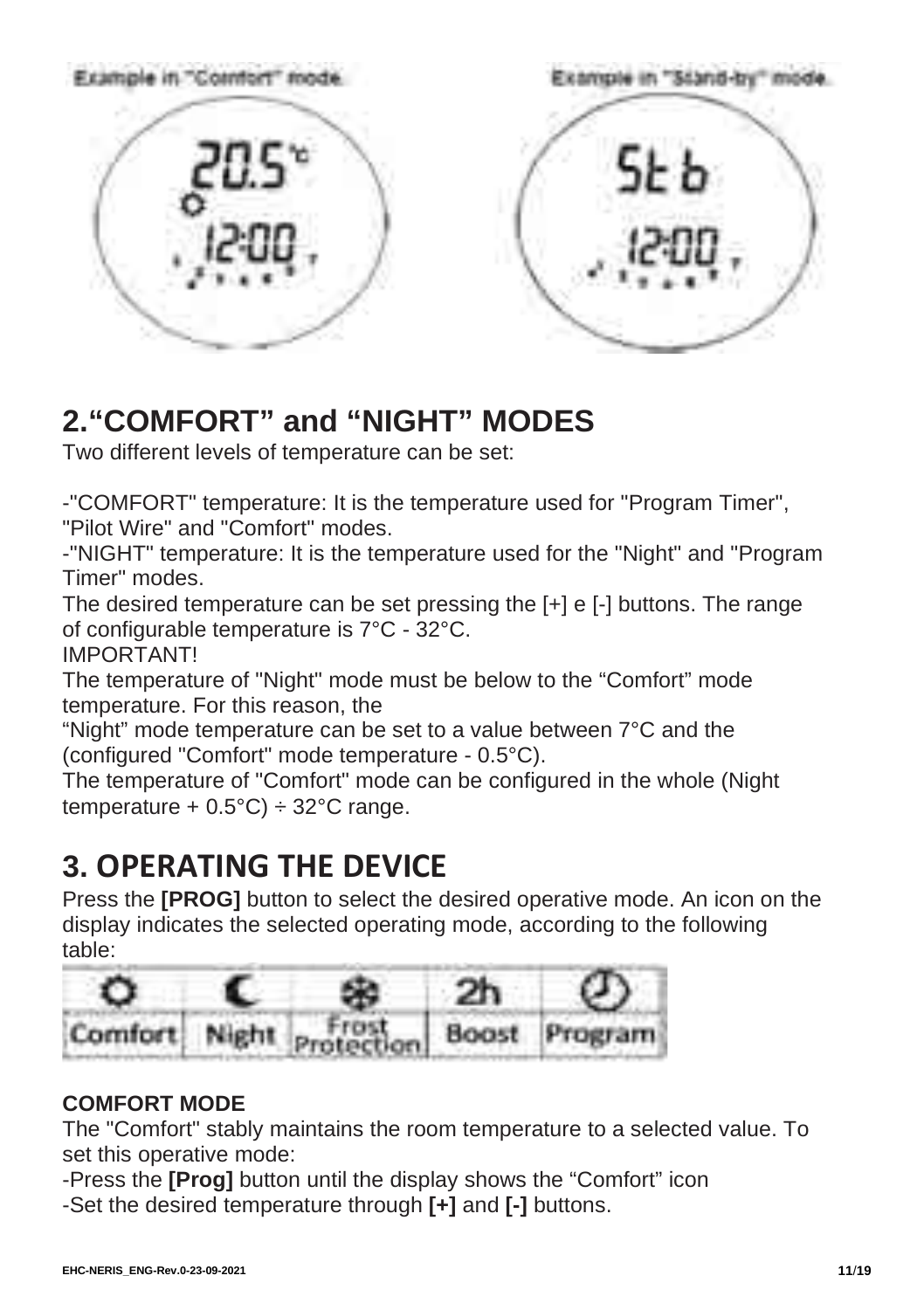## **NIGHT MODE**

The "Night" mode sets a value of temperature below the "Comfort" temperature value.

It is suggested to set this operating mode during the night or when the room is not occupied for 2 or more hours.

-Press the **[Prog]** button until the display shows the " Night" icon

-Set the desired temperature through **[+]** and **[-]** buttons.

### **FROST PROTECTION**

In "Frost " mode the temperature is fixed to 7°C. The device activates the heating element when the room temperature falls below 7<sup>°</sup>C. It is suggested to set this operating mode when the room is not occupied for several days. Press the **[Prog]** button until the display shows the "Frost " icon

## **2HR BOOST MODE**

The "Timer 2h" mode can be used to quickly warm up the room or to speed up towel drying.

-Press the **[Prog]** button until the display shows the "2h" icon.

The device is activated at the maximum power for 2 hours, up to a maximum room temperature of 32°C. The

"2hr Boost" mode is automatically deactivated after a period of 2 hours and the device returns to the operative

mode previously set. The user can switch to another operative mode at any time by simply pressing the **[PROG]** button.

**PILOT WIRE MODE** (Only for product versions equipped with "Pilot Wire". Only France)

In "Pilot Wire" mode the device is managed by a central control system that sets the operating mode for all the

connected devices. The device operates with the most advanced "Pilot Wire" system with six commands, which

allows the following functions:

1.Standby: power off the heating element, the device remains active.

2.Comfort: maintains the "Comfort" temperature set by the user.

3.Eco: maintains the room temperature 3,5°C below the "Comfort" temperature.

4.Anti-freeze: maintains the room temperature at 7°C.

5.Eco-1: maintains the room temperature 1°C below the "Comfort" temperature.

6.Eco-2: maintains the room temperature 2°C below the "Comfort" temperature.

The user can set the desired temperature on the device:

-Press the **[Prog]** button until the "Pilot Wire" icon is displayed.

Set the desired temperature through the **[+]** and **[-]** buttons.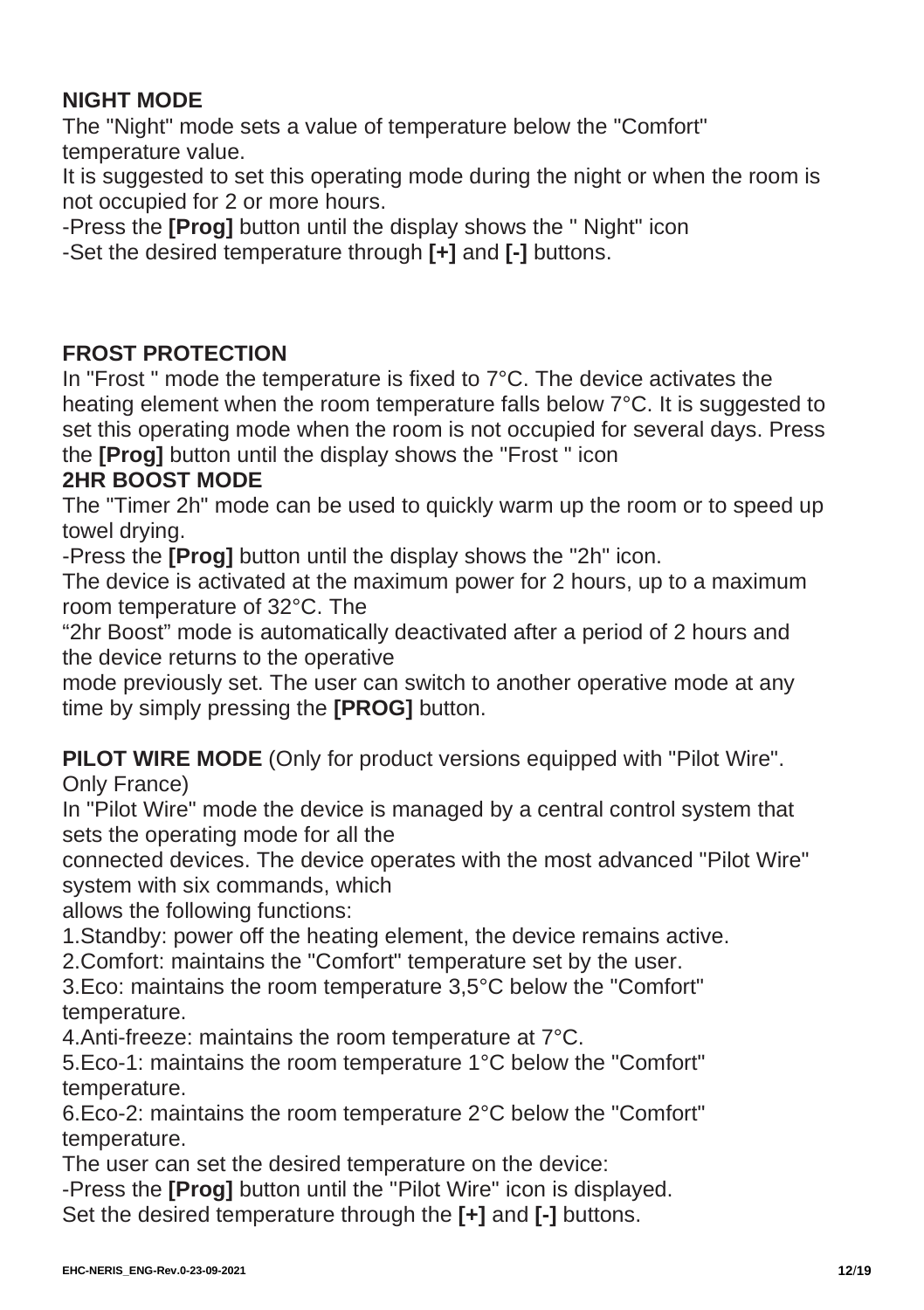## **PROGRAM TIMER MODE**

This operating mode allows the user to configure different temperature values for each hour of each day of the week. The "Comfort" / "Night" temperatures and the related time intervals can be thus programmed.

-To activate this function, press the **[PROG]** button until the "Timer" icon is displayed.

## **Programming the "Programmer" mode**

a) Setting the current day of the week and time

- Enter into "Stand-by" mode and press the **[-]** button at least 3 seconds.

- On the upper part of the display the message "Set" will be displayed

- To set the day and time press the **[+]** button until the bottom part of the display the message "TED" is displayed (see picture).



Press the **[Prog]** button to enter the editing mode

- The blinking arrow indicates the currently selected day: Pressing the **[+]** / **[-]**  buttons the desired day can then be set

- Press again the **[Prog]** button to confirm the selected day. After that, the procedure for entering the time starts and the display shows the currently selected time. "Hours": Use the **[+]** and **[-]** buttons to set the correct hour and confirm the selected value pressing the **[Prog]** button.

Minutes: Same procedure as for the hours. Confirm the selected value by pressing the **[Prog]** button.

- At the end of the procedure, the thermostat returns into "Stand-by" mode.

## **b) Setting the program for the "Program timer" mode**

- Enter into "Stand-by" mode and press the **[-]** button at least 3 seconds.

- On the upper part of the display the message "Set" will be displayed

- To set the day and time press the **[+]** button until the bottom part of the display the message "Prog" is displayed (see picture).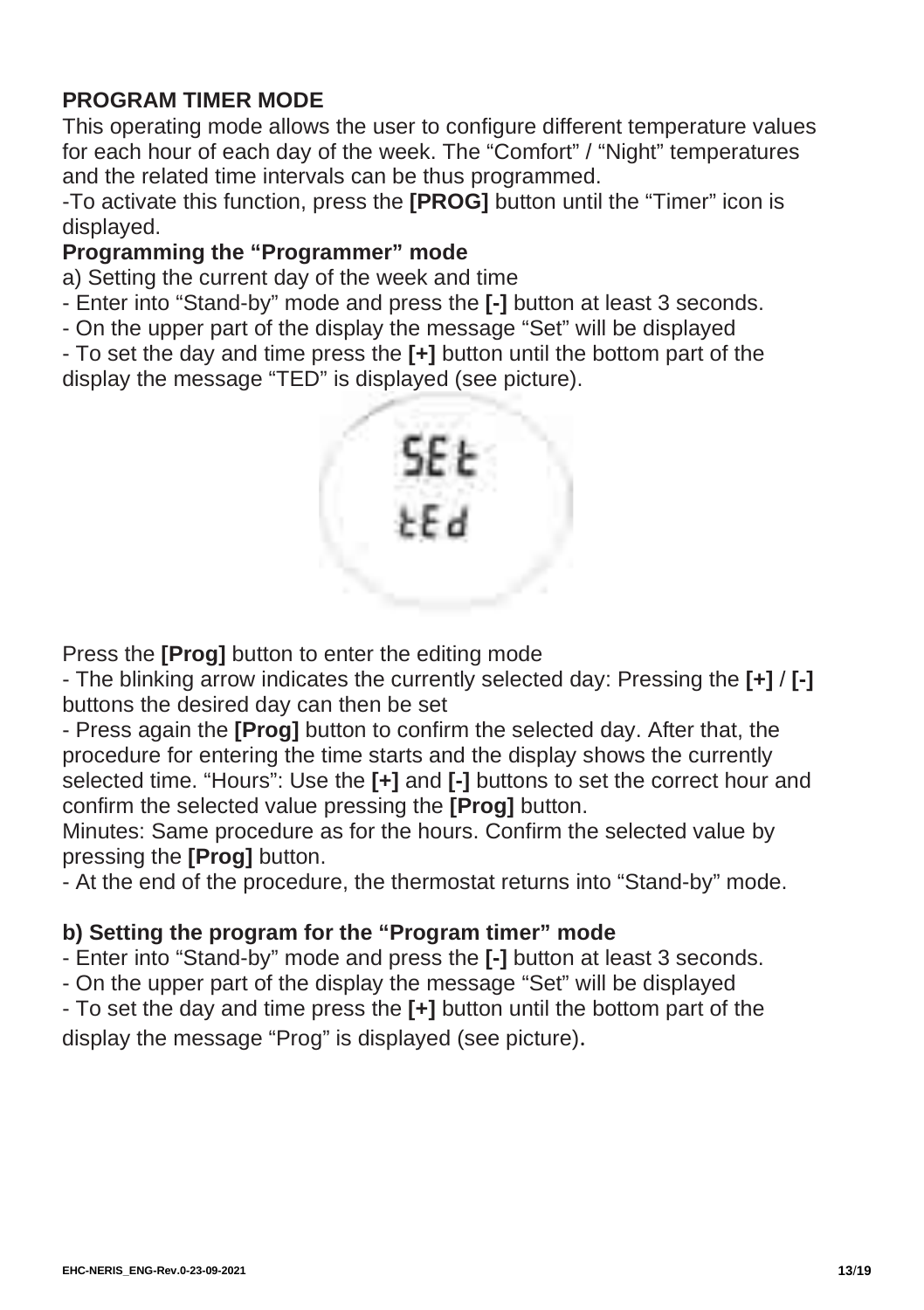

- Press the **[Prog]** button to enter the editing mode

- Now a time sequence can be defined for each day of the week.

The procedure starts with day 1, and the desired sequence can be configured with the **[+]** and **[-]** buttons:

For each hour of the day, it is then possible to assign either the "Comfort" temperature (full bar indication displayed) by pressing the **[+]** button or the "Night"

temperature (empty bar) by pressing the **[-]** button (see picture).



Press **[PROG]** to confirm the entered configuration for day 1, and repeat the same procedure for the remaining 6 days of the week.

## **KEY LOCK**

It is possible to lock the buttons of the device to avoid inadvertent modifications of the settings.

Press together the **[PROG]** buttons for 3 seconds to lock all the buttons except the **[On/Stand-by]** button. The key-lock icon is activated on the display.

To unlock the buttons press again together the **[PROG]** buttons for 3 seconds. The key-lock icon disappears on the display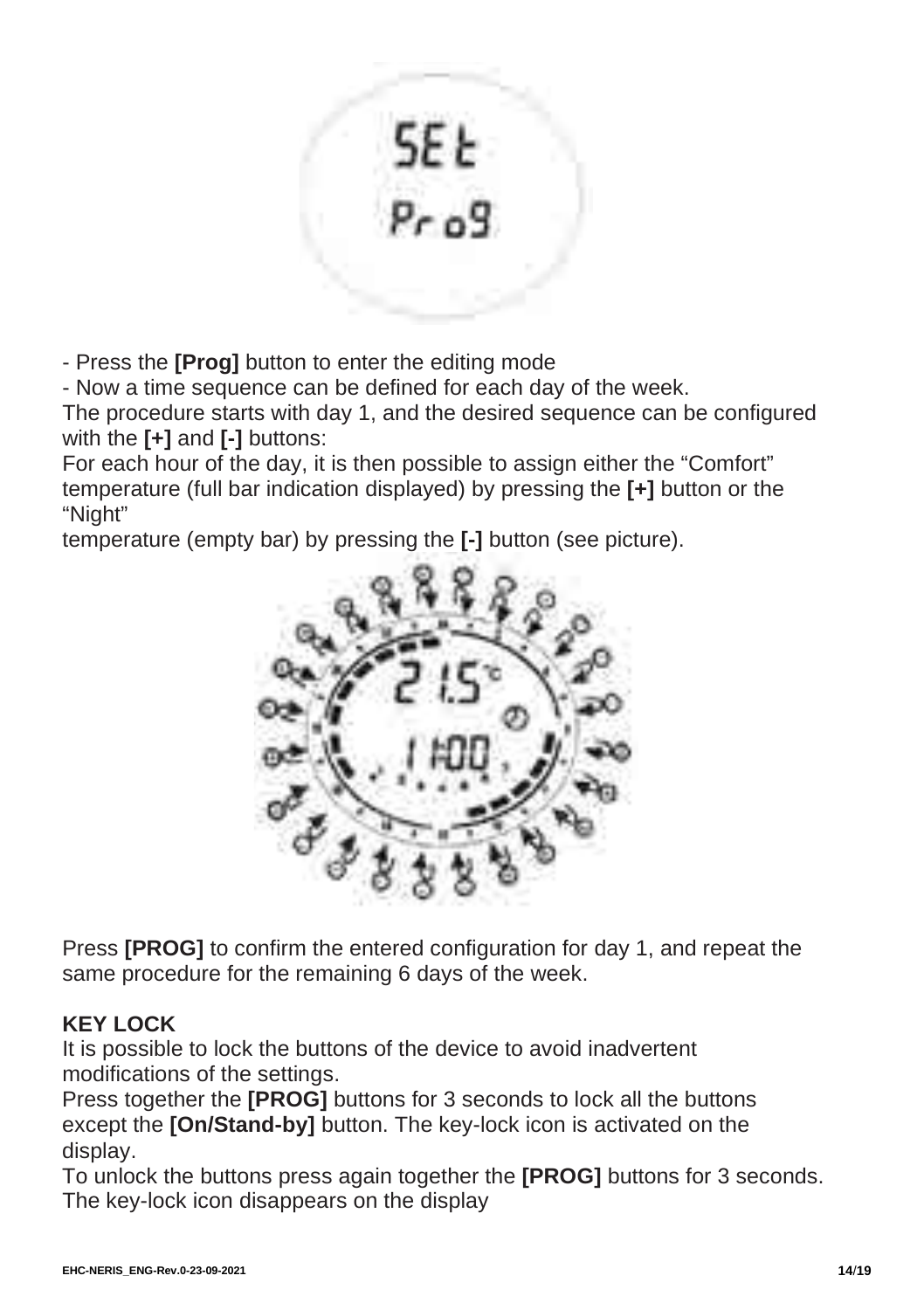

## **"Open Window Detection" function**

The "Open Window Detection" function enables detecting of an open window by sensing a sudden decrease of the temperature in the room. In such a case, the device deactivates the heating element for a maximum of 30 minutes or until an increase of the room temperature reveals that the window has been closed.

To activate this function:

- Enter into "Stand-by" mode.
- Press the **[+]** button for 3 seconds.

- Press the **[+]** button to activate / deactivate the function

- Press the **[Prog]** button to commit and return into "Stand-by" mode.

When this function is enabled, the "Open Window" icon on the display is lit. When the device detects that the window is potentially opened, the "Open Window" icon starts blinking

When the function is disabled the "Open Window" icon is not shown on the display.



**Note:** The device could fail in detecting an opened window e.g. if the thermostat is located on an isolated area of the room and far from air currents or if the thermostat is placed close to an external heating source, or if the temperature variation in the room is too slow.

## **THERMAL SAFETY**

In the case of overheating, a safety device automatically cuts the radiators operation. After cooling the radiator will automatically reset.

## **MAINTENANCE**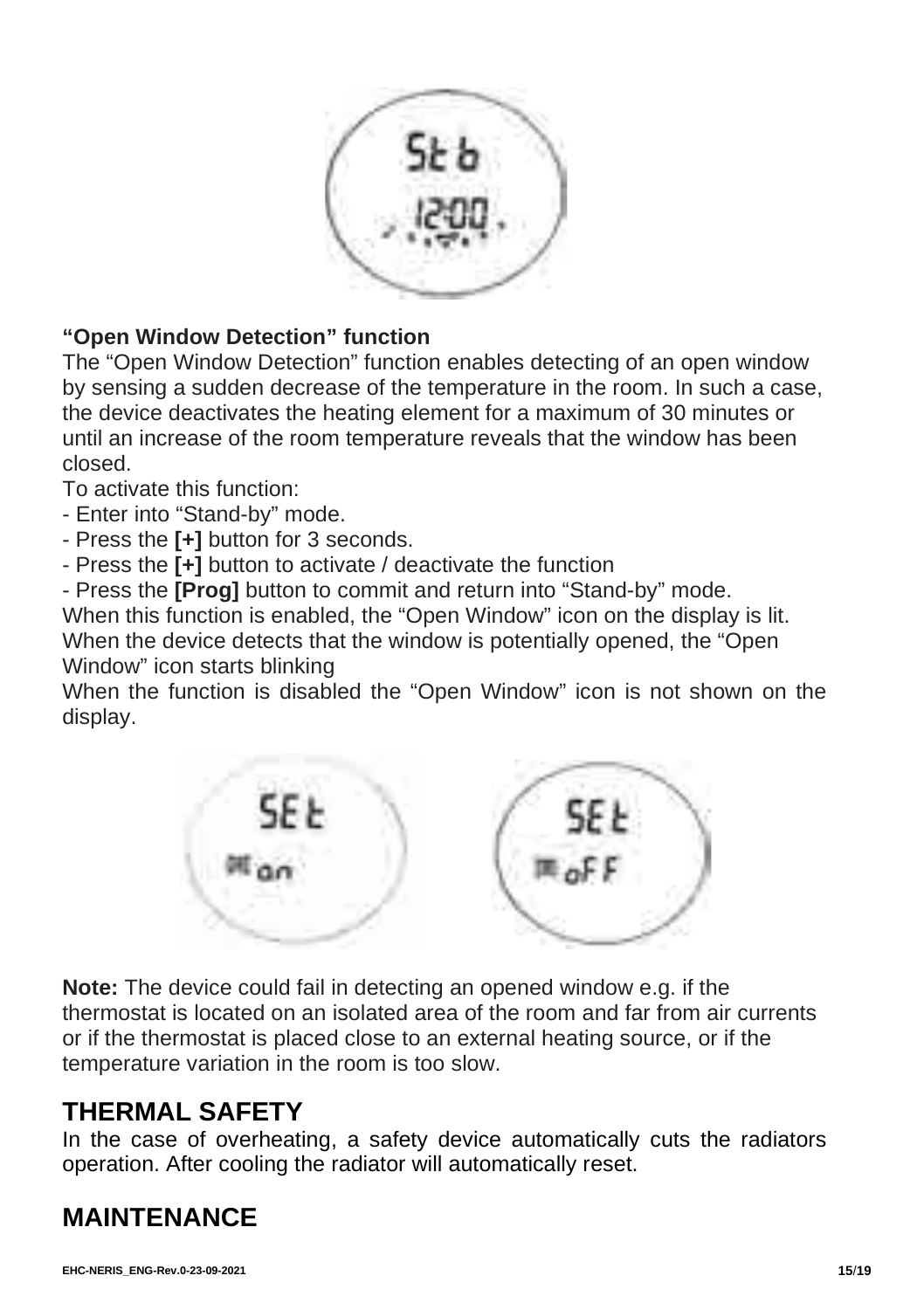Your radiator requires no regular maintenance, however, to ensure its good operation:

Always disconnect the device from the mains before performing any cleaning or maintenance operation.

Let it cool down before cleaning.

Do not use detergent, solvent, abrasive products or any other chemical product to clean the radiator.

## **NEVER immerse the device in water or any other liquids.**

You can use a vacuum or flexible brush to clean the air grilles. This maintenance must be carried out regularly to ensure optimum performance. Ensure the radiator is totally dry before turning it back on.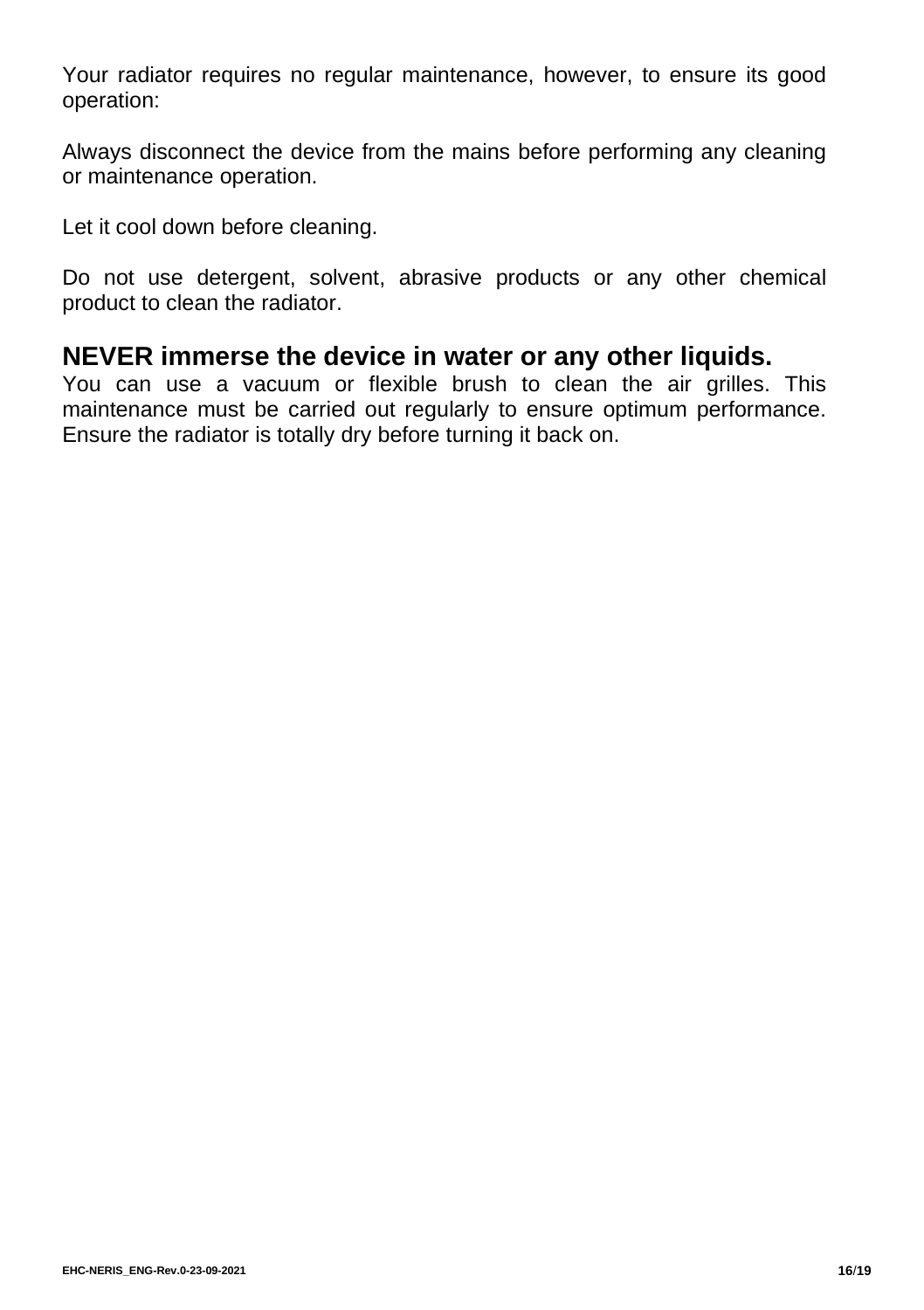#### **EU Declaration of Conformity**



| Product:                                                                                                      | <b>TOWEL RAIL</b>           |  |  |
|---------------------------------------------------------------------------------------------------------------|-----------------------------|--|--|
| Trademark:                                                                                                    |                             |  |  |
| Models:                                                                                                       | <b>NERIS 500, NERIS 750</b> |  |  |
| Batch & Serial No.:                                                                                           | Mx YYDDD-XXX <sup>(1)</sup> |  |  |
| (1) Explanation of code "Lot & Serial No."                                                                    |                             |  |  |
| Batch = Mx YYDDD; where: Mx = Assembly Line No. YY = year $(15,16,1799)$ DDD = Correlative day<br>(001,, 365) |                             |  |  |
| Serial No. = XXX (001,, 999)                                                                                  |                             |  |  |

*We*:

#### **HERMANOS JULIÁN M., S.L.**

Oficina: Esposos Curie,44 / Fábrica: Gutenberg,91-93 Polígono Industrial "Los Villares". 37184 Villares de la Reina. Salamanca. España Tf.+34 923 222 277 +34 923 222 282. Fax +34 923 223 397 http://**www.hjm.es**

*Hereby declare, that the following equipment complies with all the essential requirements for health and safety of European Directives.*

> **2014/30/EC EMC DIRECTIVE 2014/35/EC LV DIRECTIVE 2011/65/UE RoHS DIRECTIVE 2009/125/EC (ErP Directive)**

*With reference to the application of the followinf standards:* / Em aplicação das seguintes normas:

| 2014/30/EC EMC DIRECTIVE    | EN 55014-1:2006 + A1:2009 + A2:2011                        |
|-----------------------------|------------------------------------------------------------|
|                             | EN 55014-2:1997 + A1:2001 + IS1:2007 + A2:2008 ===> Cat. 2 |
|                             | EN 61000-3-2:2014                                          |
|                             | EN 61000-3-3:2013                                          |
| 2014/35/EC LV DIRECTIVE     | EN 60335-2-30:2009 + CORR:2010 +A11:2012                   |
|                             | EN 60335-1:2012 +AC:2014 +A11:2014 + A13:2017              |
|                             | EN 60335-2-43:2004                                         |
|                             | EN 62233:2008 +CORR:2008                                   |
| 2011/65/UE RoHS DIRECTIVE   | EN 62321-1:2013                                            |
| 2009/125/EC (ErP Directive) | UE 2015/1188                                               |
| (2005/32/EC)                |                                                            |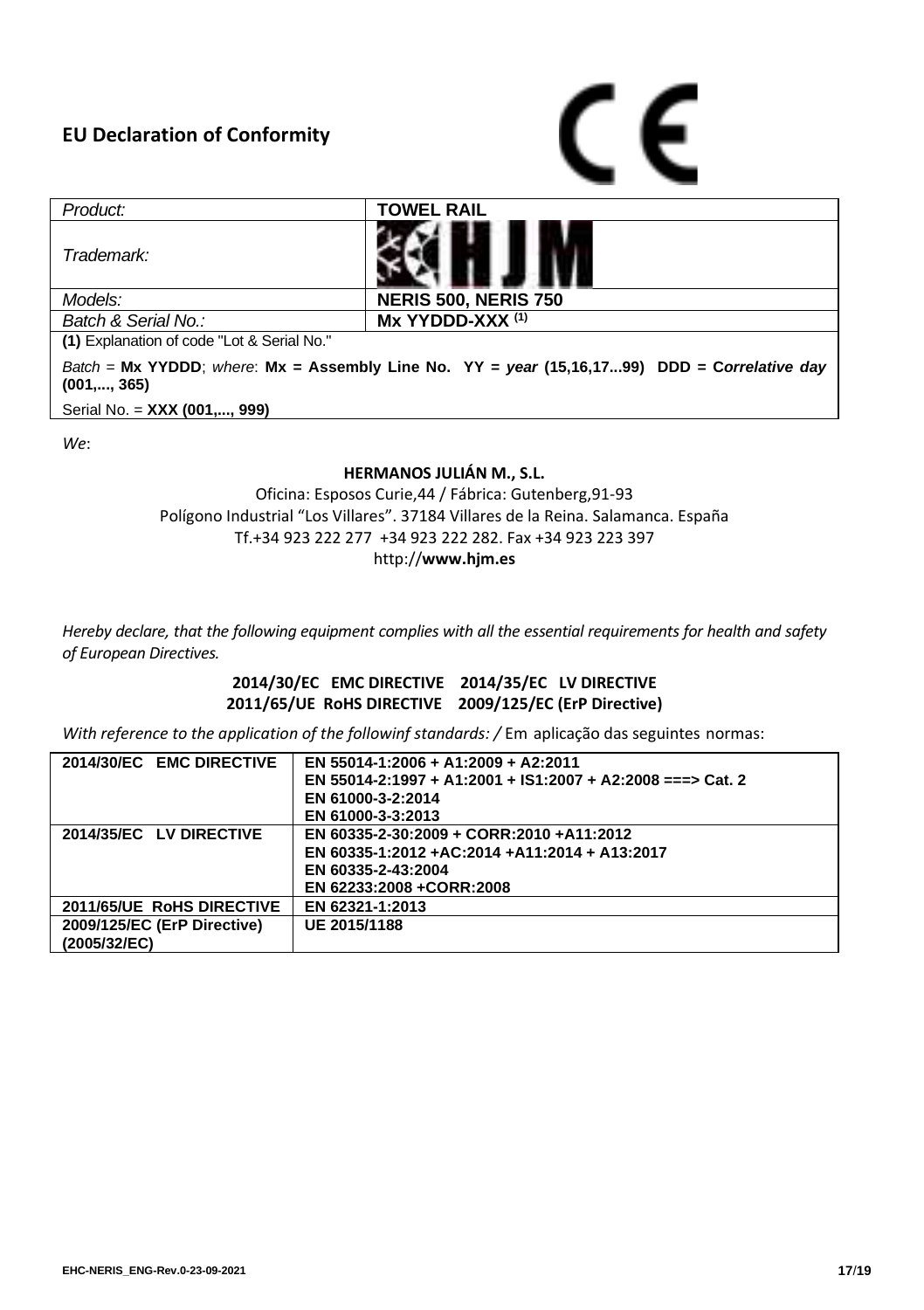## **ECDESIGN TABLE**

| <b>Models</b>                                                                                                                                                                                                                                              | NERIS 500                                                                                         | <b>NFRIS 750</b> |  |  |
|------------------------------------------------------------------------------------------------------------------------------------------------------------------------------------------------------------------------------------------------------------|---------------------------------------------------------------------------------------------------|------------------|--|--|
| Heat output                                                                                                                                                                                                                                                |                                                                                                   |                  |  |  |
| Nominal<br>heat<br>output<br>$(P_{nom})$                                                                                                                                                                                                                   | $0.5$ kW                                                                                          | 0.75kW           |  |  |
| continuous<br>Maximum<br>heat<br>output<br>$(P_{\text{max.c}})$                                                                                                                                                                                            | $0.5$ kW                                                                                          | 0.75kW           |  |  |
| Auxiliary electricity consumption                                                                                                                                                                                                                          |                                                                                                   |                  |  |  |
| At nominal heat output<br>$\left(\text{el max}\right)$                                                                                                                                                                                                     | 0.0005 kW                                                                                         | 0.0005 kW        |  |  |
| At minimum heat output<br>$\left(\text{el }_{\text{max}}\right)$                                                                                                                                                                                           | 0.0005 kW                                                                                         | 0.0005 kW        |  |  |
| In standby mode<br>$\left(\mathrm{el}\right)$                                                                                                                                                                                                              | 0.0005 kW                                                                                         | 0.0005 kW        |  |  |
| Type of heat output/room<br>temperature control:                                                                                                                                                                                                           | Electronic room<br>temperature control plus<br>week timer                                         |                  |  |  |
| Other control options:                                                                                                                                                                                                                                     | Room temperature control,<br>window<br>with<br>open<br>detection.<br>With adaptive start control. |                  |  |  |
| HERMANOS JULIÁN M., S.L.<br>Oficina: Esposos Curie, 44 / Fábrica: Gutenberg, 91-93<br>Polígono Industrial "Los Villares". 37184 Villares de la Reina.<br>Salamanca. España<br>Tf.+34 923 222 277 +34 923 222 282. Fax +34 923 223 397<br>http://www.hjm.es |                                                                                                   |                  |  |  |